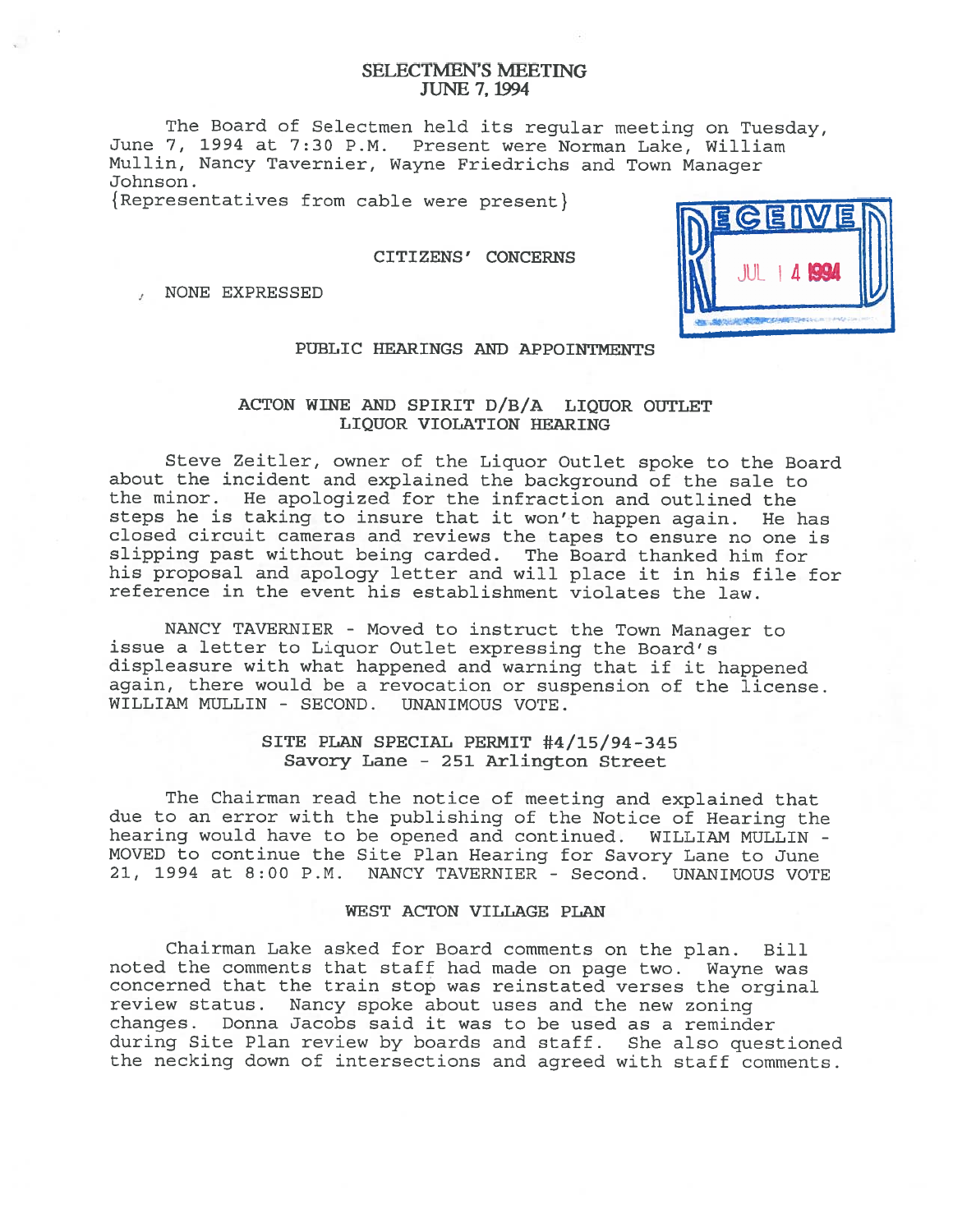The installation of mirrors concerned Nancy because of liability. Donna explained that the mirrors would not be installed or maintained by the Town, but residents merely wanted the option to install without Town regulation or objection. Bill felt that staff comments should be resolved and asked the purpose of this review and document if the comments were not considered. He felt that staff comments should be reviewed and that any sections already covered by <sup>a</sup> Town Bylaw should be removed.

Don noted his problem with the term implementation. He felt that was an issue that staff would have <sup>a</sup> problem with. Nancy felt landscaping issues described could be addressed by the permitting process and review.

WILLIAM MULLIN - Moved to work with this document, each member will forward their comments to the Town Manager to forward to planning for review. NANCY TAVERNIER - Second. UNANIMOUS VOTE.

# ACTON BEVERAGE CO. INC. 133 GREAT ROAD - PACKAGE STORE TRANSFER AND LOCATION CHANGE

Mr. Malanti represented by his attorney outlined the applicants background and experience in the liquor industry. Currently they operate <sup>a</sup> facility in Bedford and have previously owned another license in Cambridge. They propose to move the current Notar's License from Massachusetts Ave. to 133 Great Road in the old Warren Rental Building. They will do some interior modifications and have submitted the floor <sup>p</sup>lan which details those changes.

Selectmen Friedrichs asked if they had ever had <sup>a</sup> violation. Mr. Malanti replied that they had one about eight years ago.

Henry Dane, attorney representing Colonial Spirits outlined their opposition to the transfer and location change requested. He brought up several technical problems with respect to the filing which staff cleared up. He stated his concern that they had indicated <sup>a</sup> No answer on <sup>a</sup> question that asked if they had been convicted of <sup>a</sup> crime, when they admit to being found guilty of <sup>a</sup> violation eight years ago. He further urged the Board not to approve since the location would not be in the public's interest.

Several people spoke on behalf of the transfer. They spoke about the applicant's fine character as well as it being in the public's interest since they felt the prices were too high at Colonial and that this would induce competitiveness which would benefit the public.

An abutter Mr. Glick was concerned about the potential for hang outs, litter and cost to the Town for police. Mr. Steinberg added that the police on duty at his store are there on private detail, paid by them.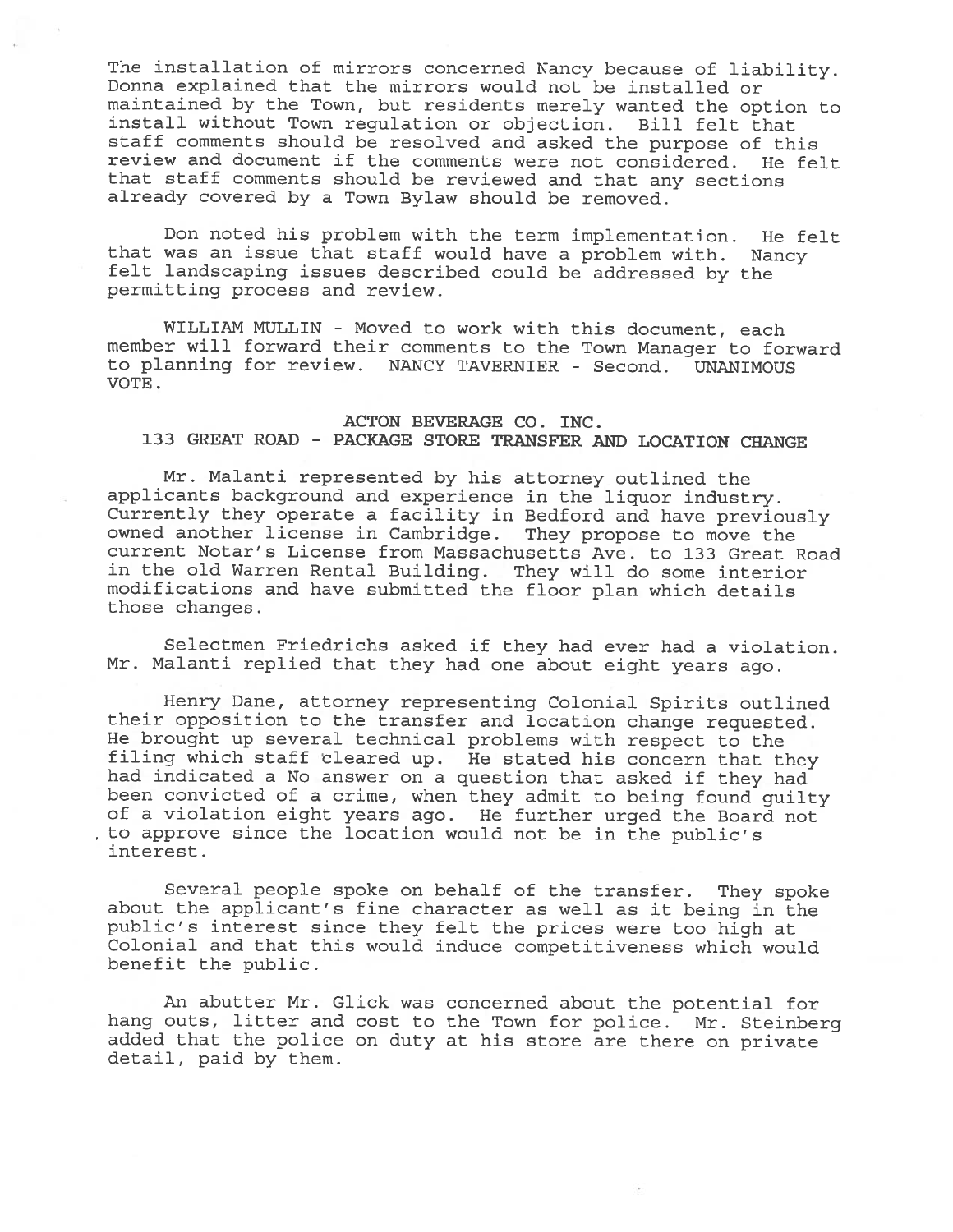Molly Mink asked why the No answer on the question about being convicted of a crime was still being discussed since they admitted they were found guilty of one violation and asked if Colonial Spirits had ever had <sup>a</sup> violation. They replied yes.

NANCY TAVERNIER - Moved to approve the transfer and change of location on the application of Acton Beverage Co. Inc. upon proof of citizenship and five page application being amended to reflect the correct answer on being convicted of <sup>a</sup> crime. WAYNE FRIEDRICHS - Second. UNANIMOUS VOTE.

# GOLDEN BULL RESTAURANT LIQUOR HEARING

Holly Lung representing the Golden Bull apologized to the Board and further stated that the waitress that sold to the minor was no longer working for them. They are now only hiring<br>experienced help. The Board asked if they had received any alcohol management training. Holly replied no. The Board urged<br>them to take whatever steps necessary to see that it did not<br>occur again and suggested that they look into TIPS Training. occur again and suggested that they look into TIPS Training. They reminded them of the hard work they did just to get the license and they should take steps to protect it. The Board cautioned them that the Town takes these violations very seriously. The Board asked if they had <sup>a</sup> liquor serving policy on file. They do in English and Chinese and will remind the waitstaff of these reqirements so as to insure no future violations.

NANCY TAVERNIER - Moved to instruct the Town Manager to issue <sup>a</sup> letter to the Golden Bull expressing the Board's displeasure with what happened and warning that if it happened again, there would be <sup>a</sup> revocation or suspension of the license. WILLIAM MULLIN - SECOND. UNANIMOUS VOTE.

## SCHOOL EARLY RETIREMENT INCENTIVE (ERI)

Chairman Lake spoke about the analysis of savings developed by the School Personnel. It appeared to represent an overall savings of \$886.00. He was concerned about signing on to this when the numbers and formulas were not firm. He was concerned that once we were in, the Town would have to participate and was concerned too that the Town side would have to absorb any costs if the formula changed.

Steve Aronson of the School Committee explained that the School Committee has examined and re-examined the issue at the Regional Meeting. He spoke to the risks and the Board's concerns. The School Committee agreed that there were errors made in the formula and more could be discovered at <sup>a</sup> later date. He urged the Board's approval. They feel the teachers should be rewarded for their services. In the process new, energized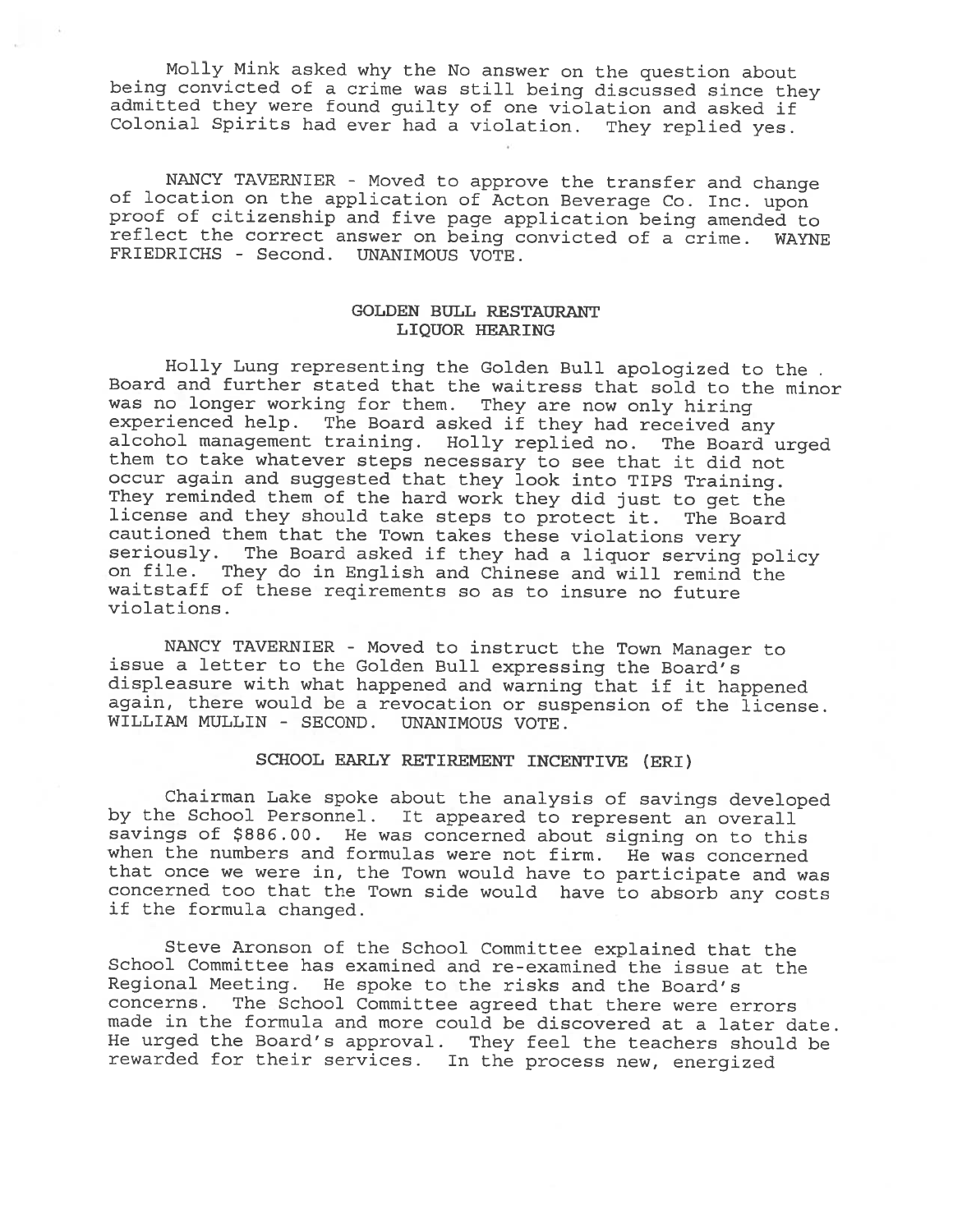teachers would be brought on board which would benefit the children also. They understand the financial issues that concern the Townside. They have brought <sup>a</sup> document with them which would reinforce the School Committee's desire and moral promise to hold the Town harmless in the event that additional monies were required to fund the program. They said that they would fund any unforeseen shortages from School Choice monies which they felt would remain stable for the term of the propose<sup>d</sup> five year amortization schedule. They intend to pay it off as soon as possible to make it more feasible. He urge<sup>d</sup> the Board's favorable vote on this request.

Bill Mullin asked for someone to go through the memo prepared by school staff so that he could better understand the issue. He asked about unfavorable money conditions and if they could amortize it on <sup>a</sup> longer schedule. They replied they chose the shortest amortization so the cost would be more effective. The Regional School District is already involved and would require no action on the part of the Board of Selectmen. Mac Reid has reviewed his calculations with their auditor and the auditor is comfortable with it mathematically.

Wayne Friedrichs was concerned with what appeared to be two<br>formulas. Mac and Supt. Zimmerman explained that the two Mac and Supt. Zimmerman explained that the two formulas were necessary to reflect health costs and other costs and that the worst case scenario was used in each case to come up with the final cost as it is presented today.

Norm Lake queried why the State would not let people out once they were in the program. He cautioned that the State had <sup>a</sup> history of changing the rules at the last minute. It was noted that the funds for FY95 might not even be available if the Legislature votes to use them to pay for last year's participants.

Nancy felt comfortable with it because of the written agreemen<sup>t</sup> offered by the School Committee which holds is intended to hold the Town harmless. She felt that while it was only morally binding, it would insure no financial impact/hardship would be borne by the Townside to fund this program.

Bill noted he would like the agreemen<sup>t</sup> amended to reflect real costs in each fiscal year and the date needed to be changed. Bill Ryan and school staff will amend the document and forward it to the Selectmen.

NANCY TAVERNIER - Moved to accep<sup>t</sup> the ERI Program for the Acton Public Schools. WILLIAM MULLIN - Second. UNANIMOUS VOTE.

#### CONSENT CALENDAR

WILLIAM MULLIN - Moved to accep<sup>t</sup> the Consent Calendar as printed with #18 held for discussion and additional items added. - NANCY TAVERNIER - Second - UNANIMOUS VOTE.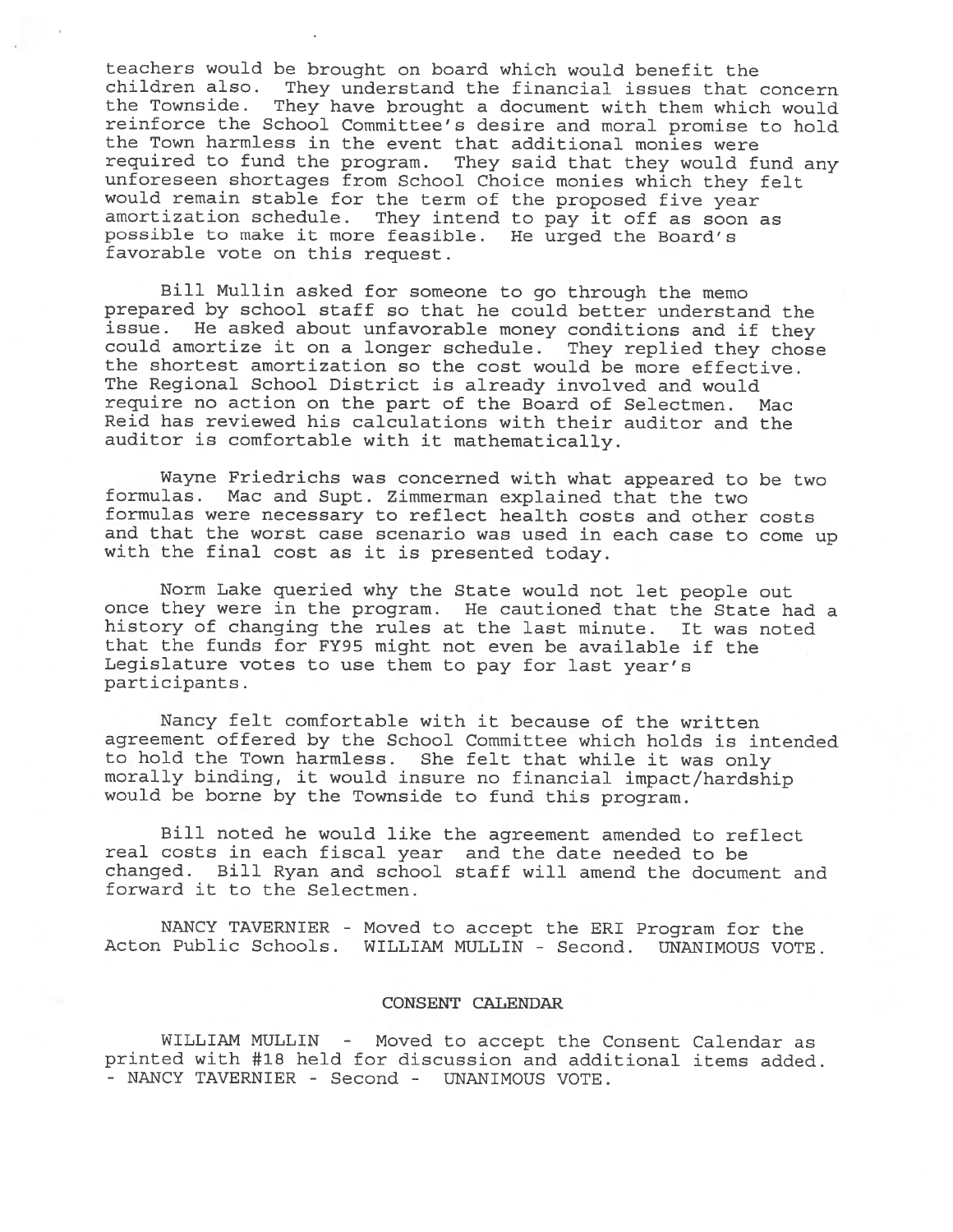#18 Bill noted the grammatical errors contained in the document. He asked that it be proofread and corrected before being resubmitted to the Board. He asked that #5 be clarified to reflect who the permission is to be obtained from and definition of Town land. BILL MULLIN - Moved to send back to Municipal Properties for re-editing. NANCY TAVERNIER - Second. UNANIMOUS VOTE.

### SELECTMEN'S BUSINESS

New View Neighborhood Development - The Board discussed the second PCRC waiver requested by New View. The Board thought that it was <sup>a</sup> fifty-fifty issue and felt we should waive the second filing fee. NANCY TAVERNIER - Moved to gran<sup>t</sup> the waiver to New View Neighborhood Development. WAYNE FRIEDRICHS - Second. UNANIMOUS VOTE.

Girl Scouts Court of Honor - Nancy volunteered to attend on behalf of the Board.

Sign request, Friends of the Library - NANCY TAVERNIER - Moved to approve with Highway Supt. review of location. WILLIAM MULLIN - Second. UNANIMOUS VOTE

Sign request, Acton Children's Playground Committee - WILLIAM MULLIN - moved to approve with Highway Supt. review of location. NANCY TAVERNIER - Second. UNANIMOUS VOTE.

Appointment -Arts Council - NANCY TAVERNIER - Moved to appoint Susan Richmond for <sup>a</sup> term of 6/30/95

Appointment - Cable TV Committee - WILLIAM MULLIN - Moved to appoint Henry J. Hogan to fill the unexpired term to 6/30/96.

## TOWN MANAGER'S CONCERNS

Transfer Station Fees - The board reviewed the repor<sup>t</sup> submitted by the Highway Supt. and John Murray regarding the transfer station and fees associated. They outlined that with action taken at the 94 annual town meeting the felt comfortable level funding the fee for this upcoming year. NANCY TAVERNIER - Moved to level fund the Transfer Station Sticker Fee for FY95 Schedule. WAYNE FRIEDRICHS - Second. UNANIMOUS VOTE.

Kelley's Corner Concentrated Development Center (CDC) - Donna Jacobs outlined the purpose of the reques<sup>t</sup> and signature on the letter designating this area <sup>a</sup> CDC. Donna felt with this designation it would help with MAPC funding for projects.

WILLIAM MULLIN - Moved to expand on Planning Board's recommendation for Kelley's Corner CDC. NANCY TAVERNIER - Second. UNANIMOUS VOTE.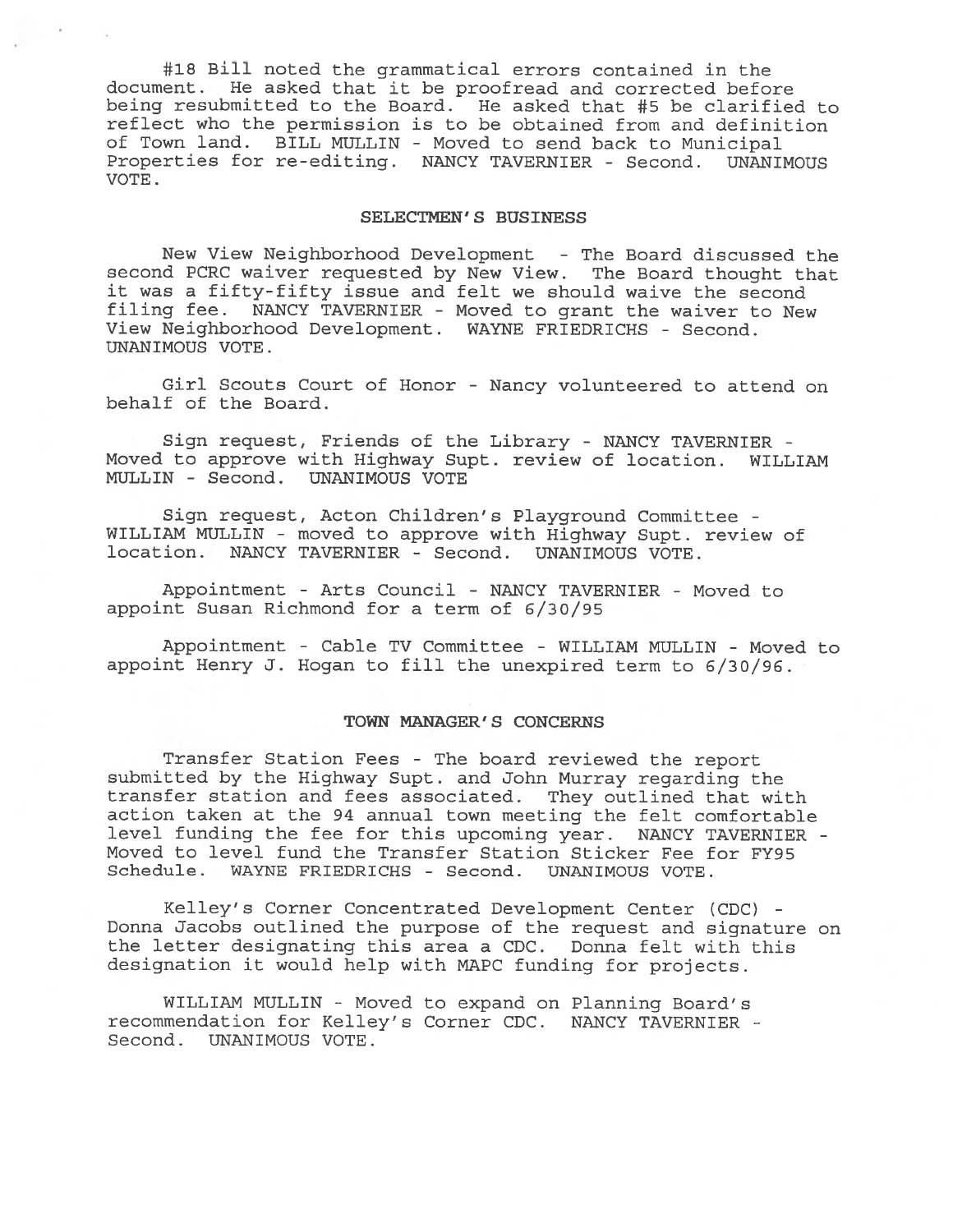Year End Spending - The Board discussed the Town Manager's recommendations for Year End Spending. Don felt that by implementing his recommendations he could make some headway with projects and items that have slid behind like the paving. NANCY TAVERNIER - MOVED to approve the Town Manager's recommendations for Year End Spending - WILLIAM MULLIN - Second. UNANIMOUS VOTE.

Nancy then began to discuss the possibility of putting together <sup>a</sup> sidewalk program for next year to continue to provide <sup>a</sup> net work of sidewalks to the center and from the schools. It was felt that to have <sup>a</sup> <sup>p</sup>lan on the shelf would be beneficial to the Town so that when and if monies became available they could implement them. Don cautioned that it is not that simple because easements must be obtained and that takes time.

NANCY TAVERNIER - MOVED to direct the Town Manager to expend <sup>a</sup> portion of the \$15,000 on designing sidewalks looking toward providing future networks. BILL MULLIN - Second. After discussion Nancy withdrew her motion.

#### EXECUTIVE SESSION

None needed

The Board adjourned at 11:15 P.M.

Chris Recording Sec  $cm$  $jW11 - (522)$ 

Clerk *l* \_ /

— Date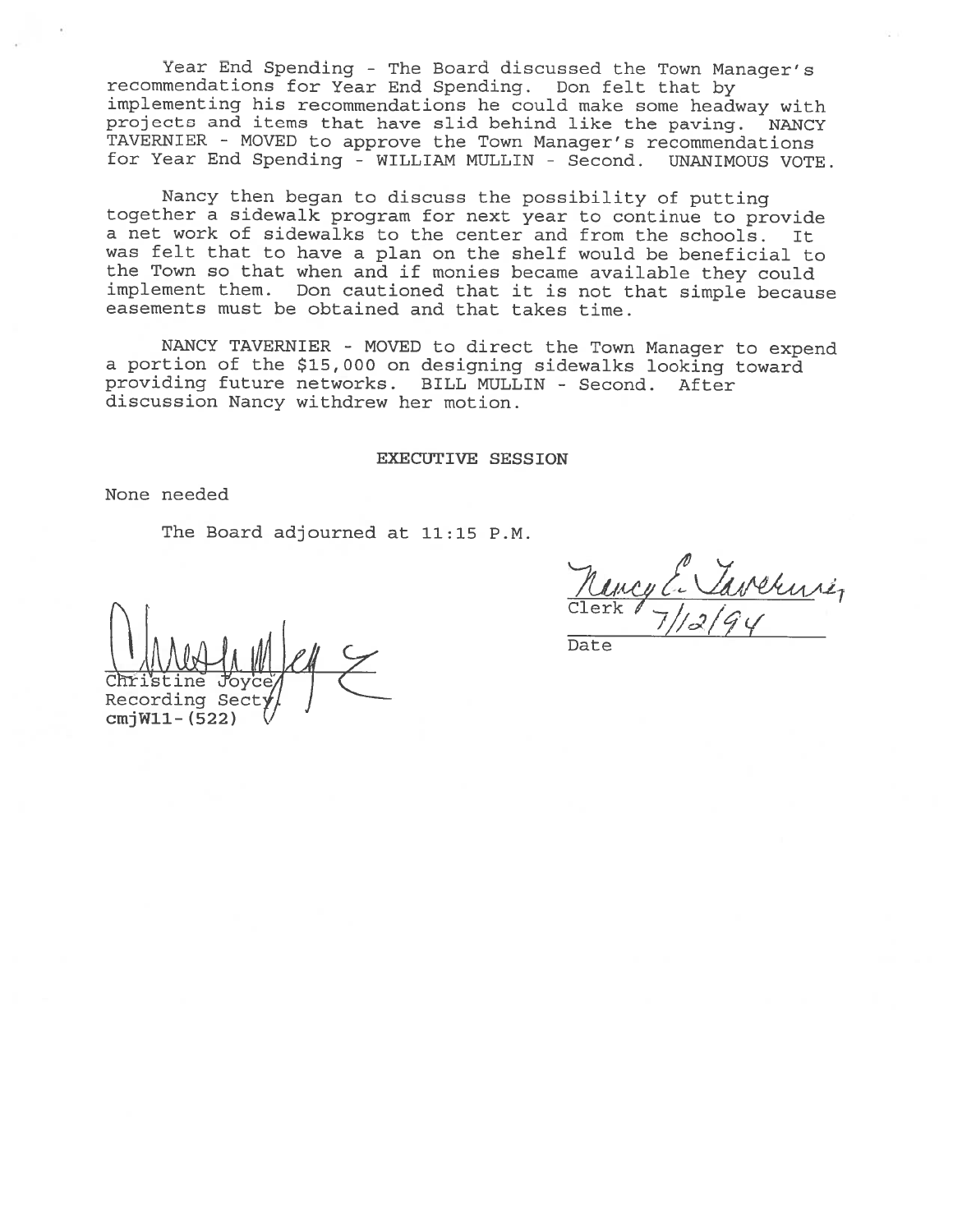TO: Board of Selectmen

FROM: NORMAN D. LAKE, Chairman

SUBJECT: SELECTMEN'S REPORT

###################################################lt##################

# AGENDA

#### ROOM 204

# JUNE 7, 1994

- I. CITIZEN'S CONCERNS
- II. PUBLIC HEARINGS & APPOINTMENTS
- 1. 7:45 ACTON WINE AND SPIRIT CO. D/3/A LIQUOR OUTLET Liquor license violation review.
- 2. 8:00 SITE PLAN SPECIAL PERMIT #4/15/94-345 (MULLIN) Restaurant at <sup>251</sup> Arlington Street - Enclosed <sup>p</sup>lease find staff comment regarding this Site Plan filed by Savory Lane for Board action.
- 3. 8:05 WEST ACTON VILLAGE PLAN Enclosed <sup>p</sup>lease find staff comment regarding the West Acton Plan for Board discussion.
- 4. 8:30 ALL ALCOHOLIC BEVERAGE PACKAGE STORE LICENSE ACTON BEVERAGE INC. <sup>133</sup> Great Road -Enclosed <sup>p</sup>lease find <sup>a</sup> reques<sup>t</sup> for transfer of license from Notar's Market to Acton Beverage Co. as well as reques<sup>t</sup> for transfer of location from 391 Mass Ave. to 133 Great Road for Board action.
- 5. 9:00 GOLDEN BULL RESTAURANT Liquor license violation review.
- 6. 9:15 SCHOOL EARLY RETIREMENT INCENTIVE (ERI) Enclosed <sup>p</sup>lease find additional materials and the Town Manager's comments for the Board's consideration. Any vote of the board must be made by June 10.

#### III. SELECTMEN'S BUSINESS

- 7. New View Neighborhood Development Corp. Enclosed please find a reques<sup>t</sup> from New View to waive <sup>a</sup> second PCRC Application Fee for Board review.
- 8. GIRL SCOUTS OF AMERICA Enclosed please find an invitation from Troop #2001 to attend the Court of Honor being given for Clare Murray and Kirsten Peterson on June 17, 1994 for Selectman assignment.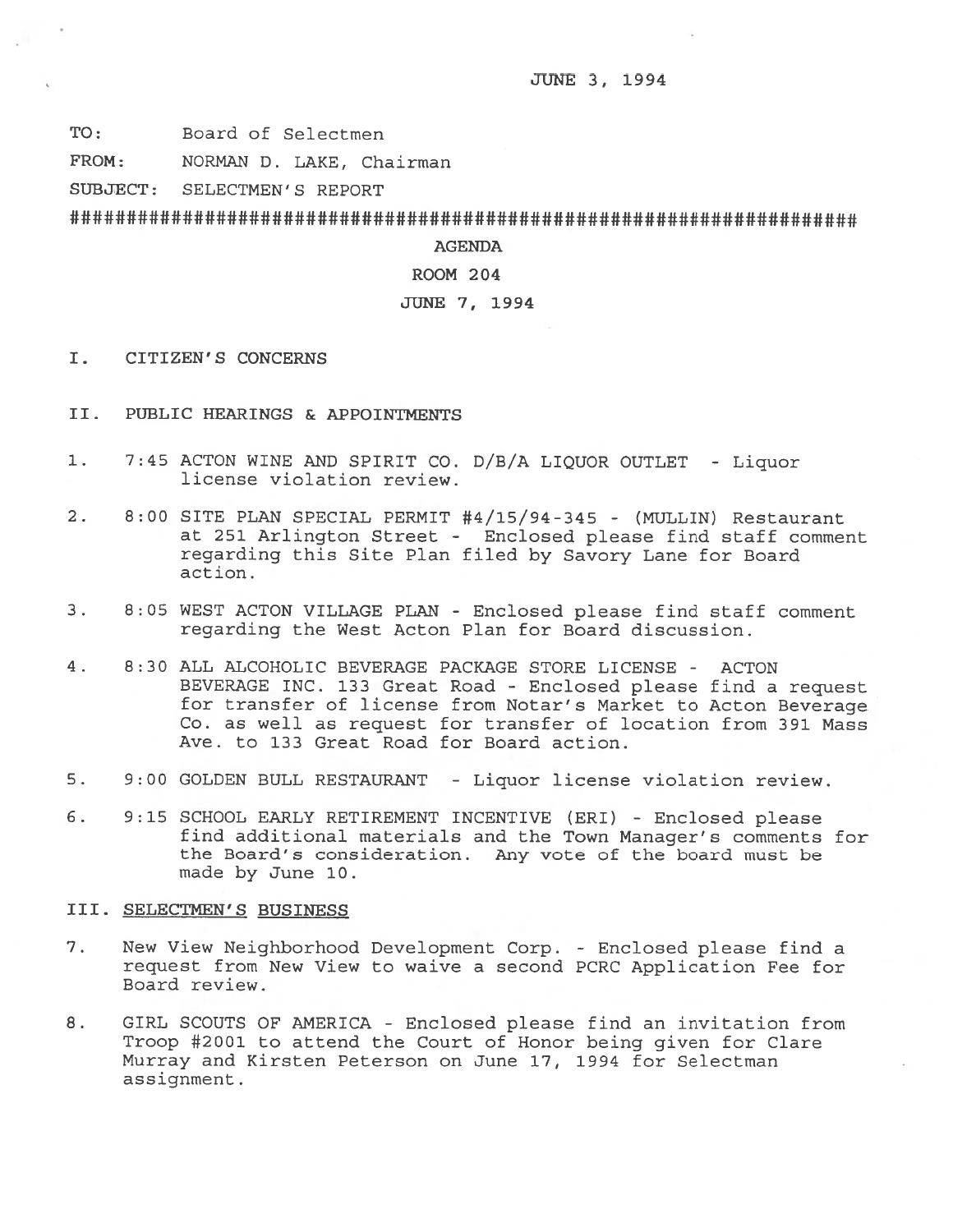- 9. SIGN REQUEST Enclosed please find <sup>a</sup> reques<sup>t</sup> to pos<sup>t</sup> signs on Town property throughout town in conjunction with the Annual Book Sale. Staff comment has been attached for your review.
- 10. SIGN REQUEST Enclosed please find <sup>a</sup> reques<sup>t</sup> to pos<sup>t</sup> signs on Town Property from the Acton Children's Playground Committee. Staff comment has been attached for your review.
- 11. ARTS COUNCIL APPOINTMENT Enclosed please find <sup>a</sup> recommendation from VCC to appoint Susan Richmond as <sup>a</sup> full-member of the Arts Council with term to expire 6/30/95 for Board action.
- 12. CABLE ADVISORY APPOINTMENT Enclosed please find <sup>a</sup> recommendation from VCC to appoint Henry Hogan to fill an unexpired term as <sup>a</sup> full-member of the Cable Advisory Committee with term to expire 6/30/96 for Board action.
- IV. CONSENT AGENDA
- 13. SURPLUS EQUIPMENT Enclosed please find <sup>a</sup> reques<sup>t</sup> from staff to declare the old voting equipment surplus for Board action.
- 14. JUNK CAR VIOLATION Enclosed please find information and <sup>a</sup> letter for Board signature regarding <sup>a</sup> Junk Car violation at 28 Willow Street.
- 15. PROPOSED TIP AMENDMENT Enclosed please find <sup>a</sup> copy of <sup>a</sup> letter drafted by staff for Board approval and Chairman's signature.
- 16. ACTON HOUSING AUTHORITY Enclosed please find <sup>a</sup> copy of an amended filing required by HUD for Board signature. Original copies will be in the signature file on Tuesday.
- 17. ACCEPT GIFT Enclosed please find copy of <sup>a</sup> check to be accepted and applied to the Civil Defense Agency account for Board action.
- 18. RULES AND REGULATIONS FOR USE OF TOWN LAND Enclosed please find materials and comment from staff for your approval.
- V. TOWN MANAGER'S REPORT
- 19. TRANSFER STATION FEE SCHEDULE Enclosed please find staff comment regarding Transfer Station Fee Schedule for FY95 for Board review.
- 20. KELLEY'S CORNER CDC (Concentrated Development Center) Enclosed please find staff memo for Board review. Staff will discuss this with the Board on Tuesday evening.